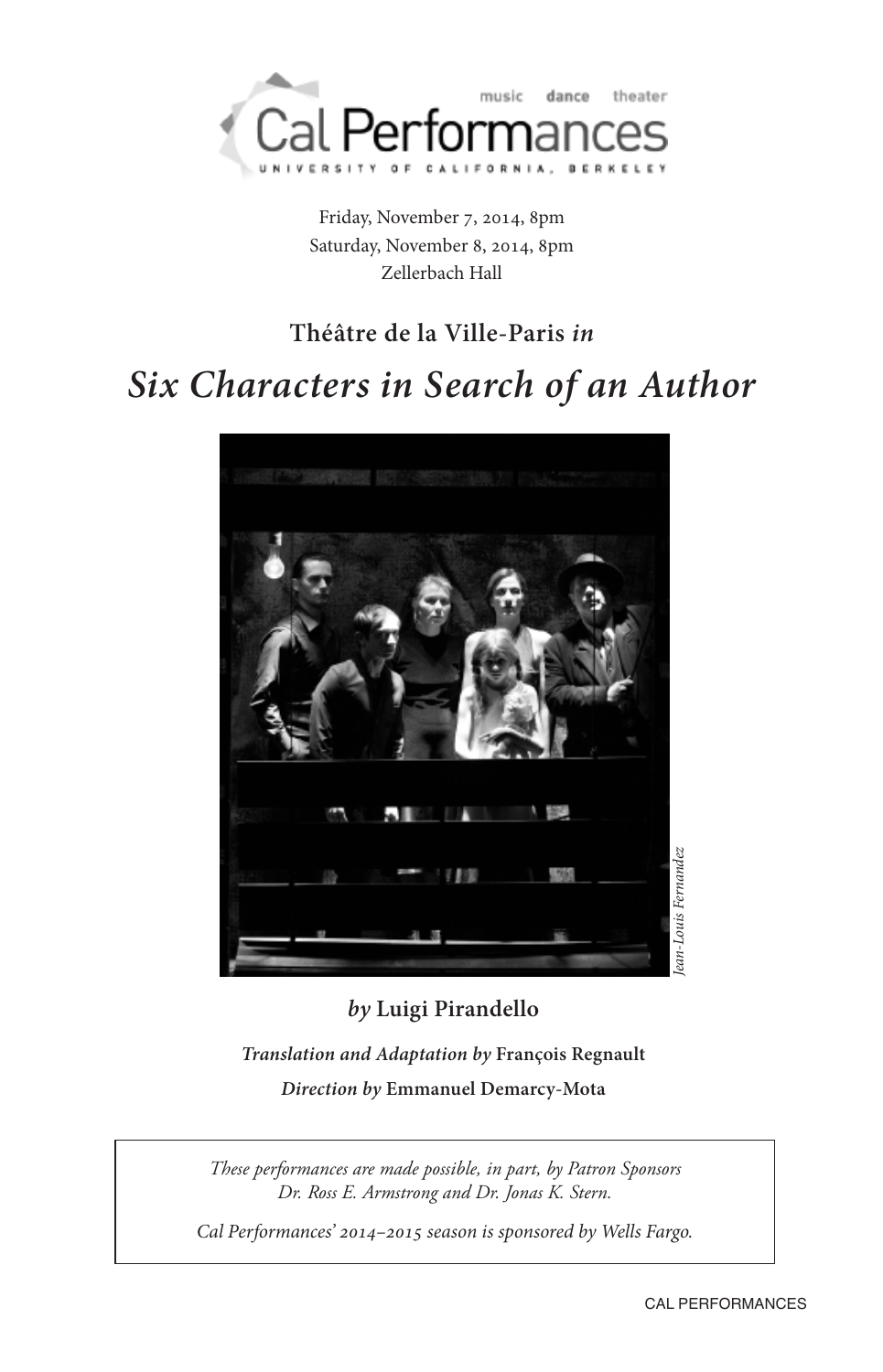### *Six Characters in Search of an Author*

#### *by* Luigi Pirandello

#### **CREATIVE TEAM**

| Director                | Emmanuel Demarcy-Mota |
|-------------------------|-----------------------|
| Assistant Director      | Christophe Lemaire    |
| Artistic Collaborator   | François Regnault     |
| Set and Lighting Design | <b>Yves Collet</b>    |
| Music                   | Jefferson Lembeye     |
| Costumes                | Corinne Baudelot      |
| Makeup                  | Catherine Nicolas     |

**CAST** The Characters

| The Father        | <b>Hugues Quester</b>             |
|-------------------|-----------------------------------|
| The Step-daughter | Valérie Dashwood                  |
| The Mother        | Sarah Karbasnikoff                |
| The Son           | Stéphane Krähenbühl               |
| The Teenager      | Walter N'guyen                    |
| The Little Girl   | Anna Spycher                      |
| Madame Pace       | Céline Carrère                    |
| The Director      | Alain Libolt                      |
| The Actors        | Charles-Roger Bour, Sandra Faure, |
|                   | Olivier Le Borgne, Gaëlle Guillou |
| The Stage Manager | Gérald Maillet                    |
| The Carpenter     | Pascal Vuillemot                  |
| The Assistant     | Jauris Casanova                   |

#### **PRODUCTION**

Théâtre de la Ville-Paris in co-production with Les Théâtres de la Ville de Luxembourg

To be performed in French with English surtitles.

U.S. tour produced by David Eden Productions, Ltd.

The U.S. tour of Théâtre de la Ville is supported by the French-American Fund for Contemporary Theater, a program of FACE; Mairie de Paris; Institut Français; Vivendi; and the Cultural Services of the French Embassy in the United States.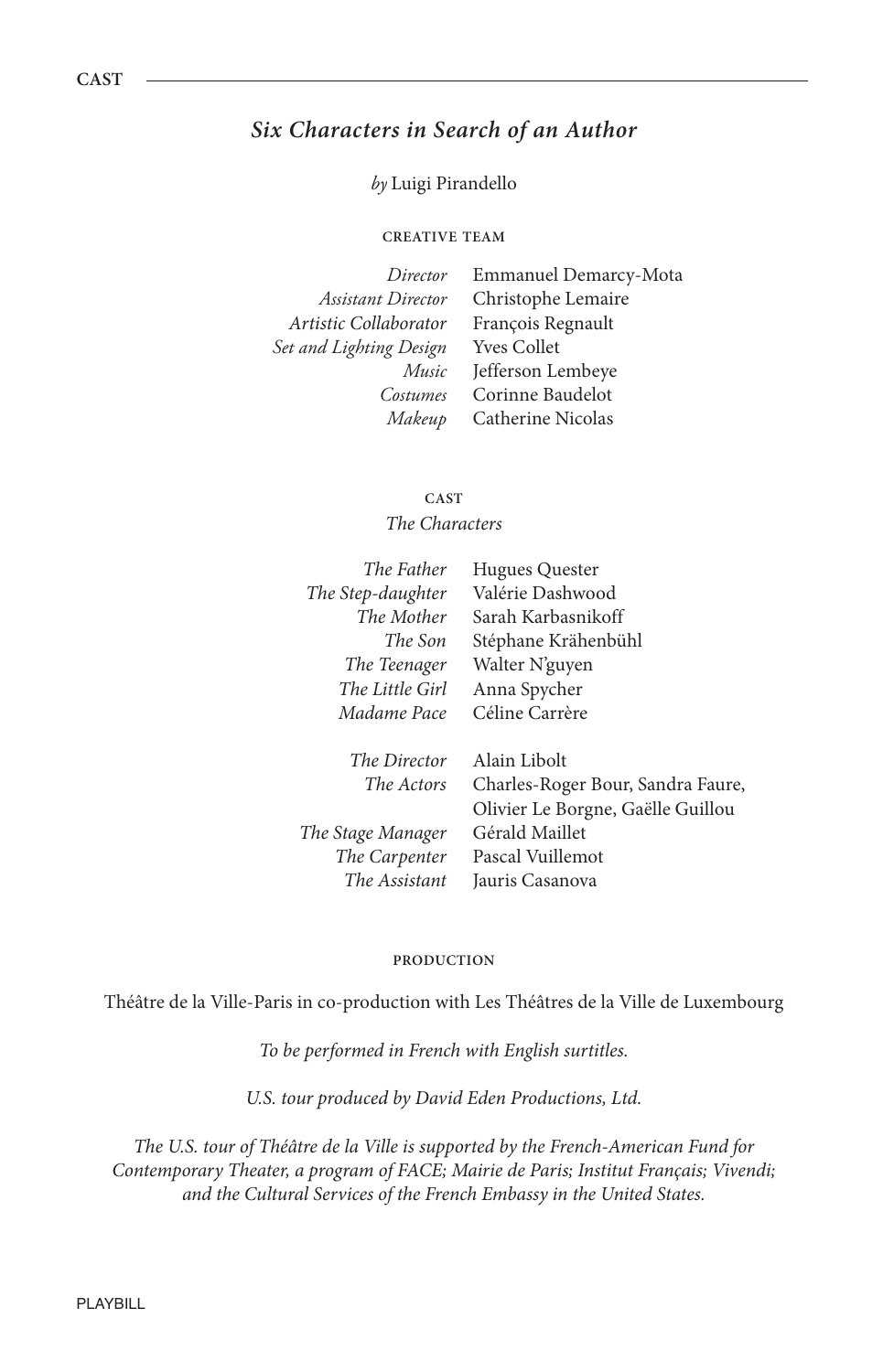#### **LOOkING FOR ANy DRAMA**

AN EMPTY THEATER, a bare stage, no need<br>to pretend. Or rather, yes. It is the very issue of pretense that is raised here, that of the relation between illusion and reality. Is it because today, it seems that reality has replaced the idea, that the appearance of this world just passes by and is only an illusion, that we believe that "the whole world is a stage"?

The feeling is more that the illusion has overcome bodies and souls, and caused such a discomfort of hopelessly divided human beings. We gather on a ghostly stage, invaded by bodies caught in their dreams. We then witness the lives of these characters through poorly controlled agitations, poorly suppressed past violence, as they mingle in the laboratory of theatrical activity.

Pirandello's play can express its power, its tremendous strength, because it contains a mystery which is the contamination of the visible world by the invisible world, a "surreal world," where the hidden magic, terrifying and deadly, which we could not anticipate, naturally takes its place in theater.

The theater is so overwhelmed by what is essential, its own heart, and its root: the characters! Characters that are not only in search of an author, but of theater as a whole, theater must be at their service, be sucked in by their existence, their incompleteness, by their violent drama that is not even consumed. A tragedy that must be rehearsed to make it happen.

The richness of this overlapping generates dizziness and stems a reflection on contemporary theater in its most intimate ins and outs. The theater world becomes the place where all is possible: from barely disguised incest to the violent death of innocents.

The family of characters is in the future compared to actors who are in the present, and who act as a chorus to the present.

And the sudden appearance of Madame Pace becomes the unveiling of the very power of the stage, which opens a gap where the character required by the situation slips in, the drama of the sex and death scene can then take place. Here and now we reinvent a past action, a primal scene. For the step-daughter, this repetition has no other goal than to seal the irreversible aspect of incest.

This takes place under the gaze of the theater director, who sees that these characters gain fresh blood from being on stage—so that they can be guilty victims among the living rather than heroes among the dead, and so that they can delude themselves about their story. This is a unique opportunity to seek to exceed the limits of theater, not by denying them but by bringing them to paradoxical consequences. To have a modern dream: a curtain drops in a breath of air, throbbing like a living thing, freezes in absolute stillness; a sheet becomes a home or a theater.

A mobile boxing ring, gallows, a raft, where all meet—to quote the father—"Chained and nailed for eternity."

Emmanuel Demarcy-Mota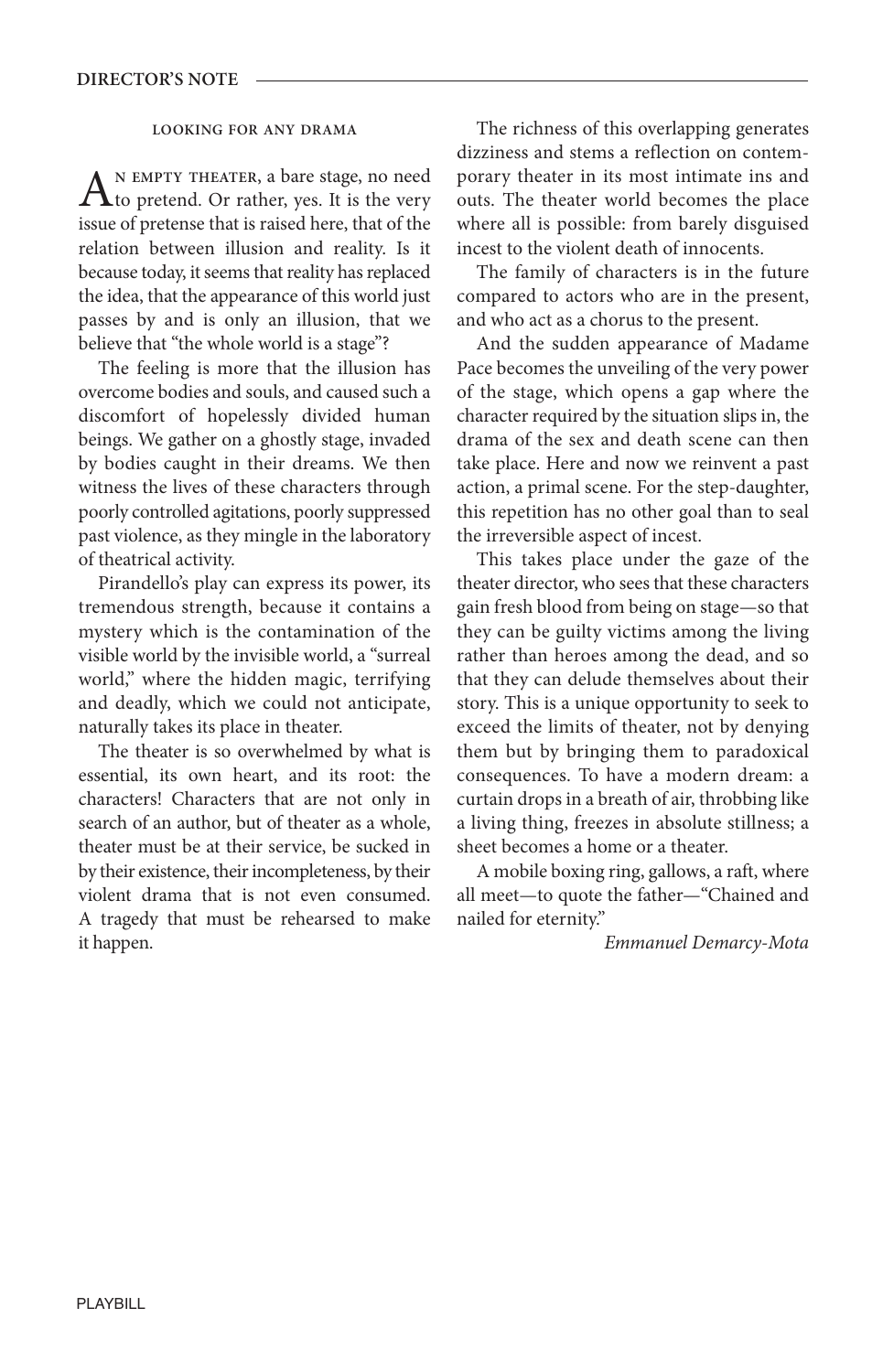**Luigi Pirandello** (1867–1936) was born in Girgenti, Sicily. He studied philology at Rome and at Bonn and wrote a dissertation on the dialect of his native town (1891). From 1897 to 1922, he was professor of aesthetics and stylistics at the Real Istituto di Magistere Femminile in Rome. Pirandello's work is impressive by its sheer volume. He wrote a great number of novellas which were collected under the title Novelle per un anno (15 volumes, 1922–1937). Of his six novels, the best known are Il fu Mattia Pascal ("The Late Mattia Pascal," 1904), I vecchi e i giovani ("The Old and the Young," 1913), Si gira ("Shoot!," 1916), and Uno, nessuno e centomila ("One, None, and a Hundred Thousand," 1926).

But Pirandello's greatest achievement is in his plays. He wrote a large number of dramas which were published, between 1918 and 1935, under the collective title of Maschere nude ("Naked Masks"). The title is programmatic. Pirandello is always preoccupied with the problem of identity. The self exists to him only in relation to others; it consists of changing facets that hide an inscrutable abyss. In a play like Così é (se vi pare) ("Right You Are (If You Think You Are)," 1918), two people hold contradictory notions about the identity of a third person. The protagonist in Vestire gli ignudi ("To Clothe the Naked," 1923) tries to establish her individuality by assuming various identities, which are successively stripped from her; she gradually realizes her true position in the social order and in the end dies "naked," without a social mask, in both her own and her friends' eyes. Similarly, in Enrico IV ("Henry IV," 1922) a man supposedly mad imagines that he is a medieval emperor, and his imagination and reality are strangely confused. The conflict between illusion and reality is central in La vita che ti diedi ("The Life I Gave You," 1924), in which Anna's long-lost son returns home and contradicts her mental conception of him. However, his death resolves Anna's conflict; she clings to illusion rather than to reality. The analysis and dissolution of a unified self are carried to an extreme in Sei personaggi in cerca

d'autore ("Six Characters in Search of an Author," 1921), where the stage itself, the symbol of appearance versus reality, becomes the setting of the play.

The attitudes expressed in L'Umorismo ("Humor," 1908), an early essay, are fundamental to all of Pirandello's plays. His characters attempt to fulfill their self-seeking roles and are defeated by life itself which, always changing, enables them to see their perversity. This is Pirandello's humor, an irony which arises from the contradictions inherent in life.

From Nobel Lectures, Literature, 1901–1967 Ed. Horst Frenz, Elsevier Publishing Company, Amsterdam (1969)

The **Théâtre de la Ville-Paris**, Paris, brings together the collaborators who have been working with Emmanuel Demarcy-Mota for close to 20 years, from the Théâtre des Millefontaines Company, via the Comédie de Reims (Centre Dramatique National) for seven years. Among works developed by the company are Shakespeare's Love's Labour's Lost (1999), Pirandello's Six Characters in Search of an Author (2001), Ionesco's Rhinocéros (2005) and Ionesco Suite (2012), Brecht's Man for Man (2008), Horvath's Casimir and Caroline (2009), Vitrac's Victor, or Power to the Children (2012), as well as Fabrice Melquiot's Ma vie de chandelle ["My Life as a Candle"] (2006), Marcia Hesse (2007), Wanted Petula, Bouli année zéro, and Balzac's Le Faiseur.

Says the company: "We share the constant need for periods of research, a kind of laboratory work, providing the possibility to explore in full a writer's work and to reflect on the forms of representation and interpretation."

**Emmanuel Demarcy-Mota** (director) was born in June 1970, the son of Portuguese actress Teresa Mota and French director and playwright Richard Demarcy. He founded the Compagnie des Millefontaines in 1988 and was director of La Comédie de Reims (Centre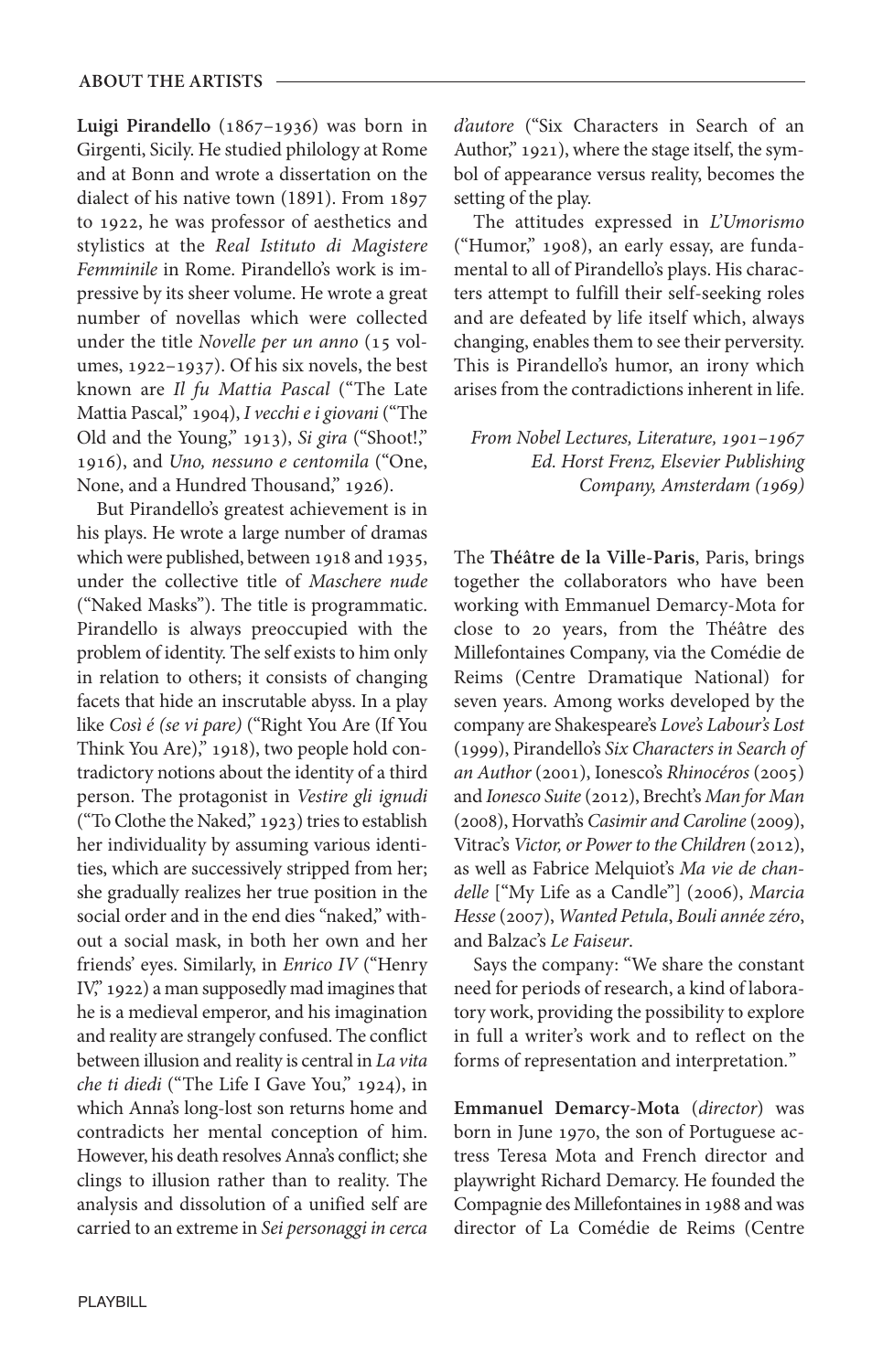Dramatique National) from 2002 to 2008. He has directed Théâtre de la Ville since 2008, and has served as general director of the Festival d'Automne in Paris since 2011. Among the many works Mr. Demarcy-Mota has directed for the stage are Caligula by Albert Camus (Lycée Rodin, 1988); The Suicide by Nicolaï Erdman (Paris V University, 1990); The Story of the Soldier by Ramuz (Théâtre de la Commune d'Aubervilliers, 1993–1994); Leonce and Lena by Büchner (Théâtre de la Commune d'Aubervilliers, 1995–1996); Love's Labour's Lost by Shakespeare (Blanc Mesnil and Théâtre de la Ville, 1998–1999); Marat Sade by Peter Weiss (Théâtre de la Commune d'Aubervilliers, 2000), Six Characters in Search of an Author by Pirandello (2001), Le Diable en partage, L'Inattendu (Théâtre de la Bastille, 2001–2003), and Ma vie de chandelle, all by Fabrice Melquiot (CDN de Reims, Théâtre de la Ville, 2004); Rhinocéros by Ionesco (Théâtre de la Ville, 2004–2006); Marcia Hesse by Mr. Melquiot (CDN de Reims, Théâtre de la Ville, 2005–2007); L'Autre Côté, an opera by Bruno Mantovani (Festival Musica, Strasbourg, 2006); Tanto amor desperdiçado by Shakespeare (bilingual French-Portuguese version, Teatro Nacional Dona Maria II Lisbon, International Naples Festival, 2007); Man Is Man by Brecht (Théâtre de la Ville, 2007); Casimir and Caroline by Horváth and Wanted Petula (Théâtre de la Ville, 2009) and Bouli année zero, both by Mr. Melquiot (Théâtre de la Ville, 2010); Rhinocéros by Ionesco (restaging, Théâtre de la Ville, 2011); Victor, or Power to the Children by Roger Vitrac (Théâtre de la Ville, 2012), and Le Faiseur by Balzac (Théâtre de la Ville, Abbesses, March 2014).

Born in 1938, **François Regnault** (translator) studied philosophy at the Lycée Louis-Le-Grand before moving on to the École Normale Supérieure in 1959. At the École Normale he attended the seminars of Louis Althusser and Jacques Lacan in the early 1960s, and was a member of Cahiers du Cinéma's editorial board and the Cercle d'épistémologie from their inception in 1966. From 1964 to 1970, he taught at the Lycée de Reims, where he became a close friend of Alain Badiou. In 1970, he joined the Department of Philosophy headed by Michel Foucault at the new University of Paris VIII (Vincennes). In 1974, he moved to Paris VIII's Department of Psychoanalysis, where he remained until his retirement from teaching.

Starting in the early 1970s, Mr. Regnault's work expanded to include, alongside philosophy and psychoanalysis, a practical involvement in theater. Coming from a family with theatrical connections, in 1973 he translated Tankred Dorst's Toller (1968) for Patrice Chéreau. He collaborated with Mr. Chéreau on several productions, culminating with Peer Gynt in 1981. In 1974, with Brigitte Jaques-Wajeman, he founded the Pandora Company. He has continued to work in the theater ever since, as a translator (of, among many other works, Ibsen's Peer Gynt and J. M. Synge's The Playboy of the Western World) and as a theorist, dramaturge, and playwright. From 1991 to 1997, again with Ms. Jaques-Wajeman, he co-directed the Théâtre de la Commune (Pandora) at Aubervilliers, and from 1994 to 2001 he taught diction at the Conservatoire National d'Art Dramatique in Paris.

He joined Emmanuel Demarcy-Mota's ensemble in 1999 for the translation and dramarturgy of Love's Labour's Lost. He has since collaborated on most of the productions.

**Christophe Lemaire** (assistant director) is a longtime friend and collaborator of Emmanuel Demarcy-Mota. He was part of the founding and permanent team of the Théâtre des Millefontaines, as an assistant director and an artistic collaborator. He has worked on every production and on every theatrical activity of the company's since high school.

**yves Collet** (set and lighting design) has designed sets and lights for Emmanuel Demarcy-Mota since 1998, including Love's